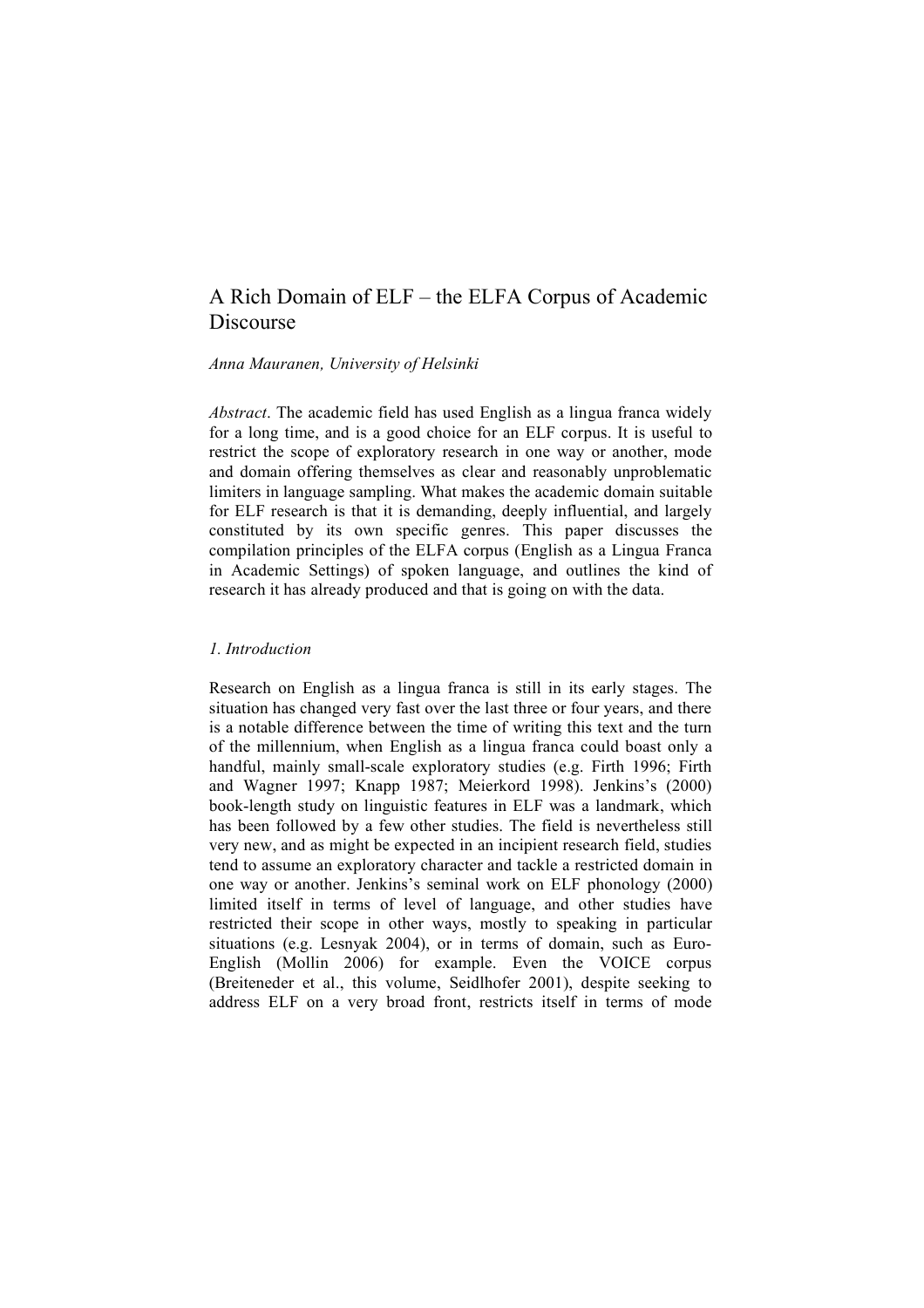(spoken) and region (mainly European) and domains, which, although broad and varied, are predetermined and do not cover arbitrarily anything that happens to come in handy. It obviously makes sense to start somewhere rather than everywhere at once in a new field of study – but if several research projects start from different angles, the field stands a good chance of making rapid progress; the more researchers get involved, the more interesting the field becomes.

ELF studies have largely been concerned with the spoken mode. Speech undoubtedly lends itself more readily to observing change than writing, which in its published form is heavily monitored and tends to be conservative. Writing has undergone major changes since the Internet revolution, and obviously the web is a fruitful source of all kinds of English in an unrestricted mixture; as ELF research develops, we can expect interesting results on new forms of writing. It is to be hoped that large Internet-based corpora will be available to us in the near future; when this is the case, ELF will certainly be making its mark on the enormous, varied whole which we call 'English', mixing happily with other uses and varieties to produce a global language unlike any seen before. While these interesting times are still ahead, it is wise to make more modest beginnings in corpus building, especially where resources are limited, and to suit the focus of our databases to our exploratory interests. The ELFA corpus has chosen academia as its specific domain, and it consists of only spoken data at the present stage.

Academia is one of the domains which have most eagerly adopted English as their common language in international communication. The development has been particularly fast since the Second World War, after which English has increasingly dominated research publishing. Although academic mobility or the existence of an academic lingua franca are not new phenomena, the present scale of mobility and the global rule of English, which has spread to degree programmes in non-English-speaking countries, are unprecedented (see, Mauranen in press b). The worldwide demand for learning English for academic purposes has not passed unnoticed in the linguistic professions; it has resulted in a large teaching business, and in its wake a burgeoning research field which has developed far beyond the needs of immediate applications: much of the published research is descriptive, historical or primarily theoretical. Most of the work that has been done on academic English has been concerned with written discourse, but a distinct change has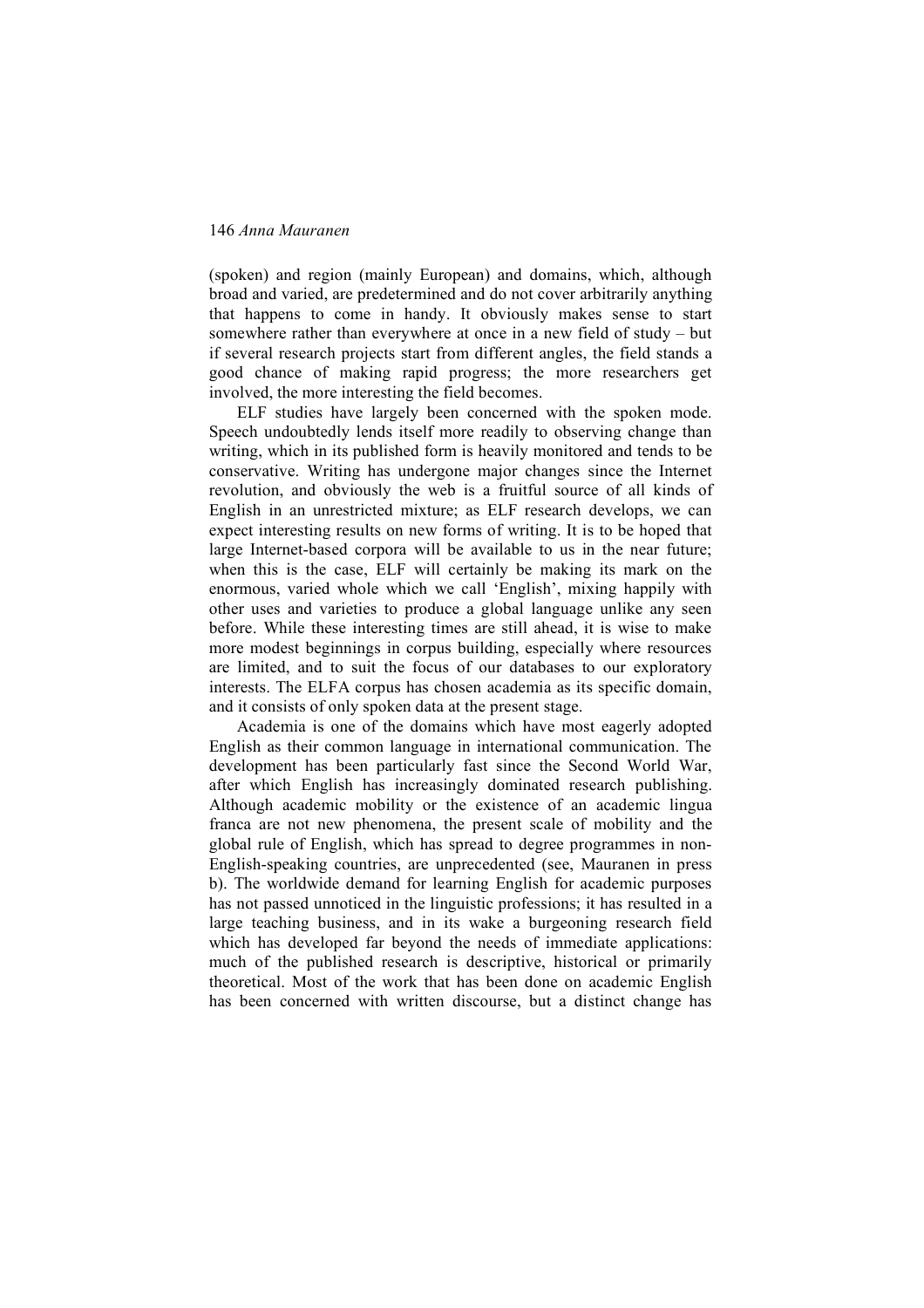#### *A Rich Domain of ELF* 147

taken place since the compilation of the MICASE corpus (www.hti.umich.edu/m/micase/) was begun in 1997 at the University of Michigan, and publications and presentations started appearing from this database. Simultaneously with the MICASE corpus, another American corpus project, the T2K-SWAL in Northern Arizona began to collect both spoken and written university discourses, and in their wake, the BASE corpus (www2.warwick.ac.uk/fac/soc/celte/research/base/) was compiled in the UK, to provide a British point of comparison. The existence of these corpora and the general accessibility of MICASE in particular has stimulated a great amount of research into the intricacies of spoken academic English.

All the three above-mentioned corpora of academic speaking are essentially based on native speakers, just like general reference corpora of English, such as the Bank of English or the BNC. This is clearly a limitation to a general understanding of what English actually is like in the academic world today. Although we have no reliable estimates at hand on what the proportions of non-native and native English speaking might be we might surmise that non-natives are likely to outnumber native users, as is so clearly the case in the world at large. And be the numbers what they may, it is in the interests of the research world to encourage international discussion, dissemination and exchange of knowledge, findings and criticism as widely as possible. Thus, if the goal of investigating academic English is to understand its use in today's world, ELF must be one of the central concerns in this line of research. It is to meet this need that the ELFA corpus has been compiled.

The ELFA corpus serves a two-way purpose: on the one hand, it helps us understand how academic discourses work at time when so much of teaching and research is carried out in different countries using English as a lingua franca. On the other hand, the corpus offers a clearly delimited database of ELF in situations which are linguistically and intellectually demanding, and which therefore go well beyond simple routines or rudimentary exchanges. This paper gives a brief description on the nature and structure of the ELFA corpus, and outlines the research that has been done with it up to now, finally taking a look into the ways in which it plans to develop.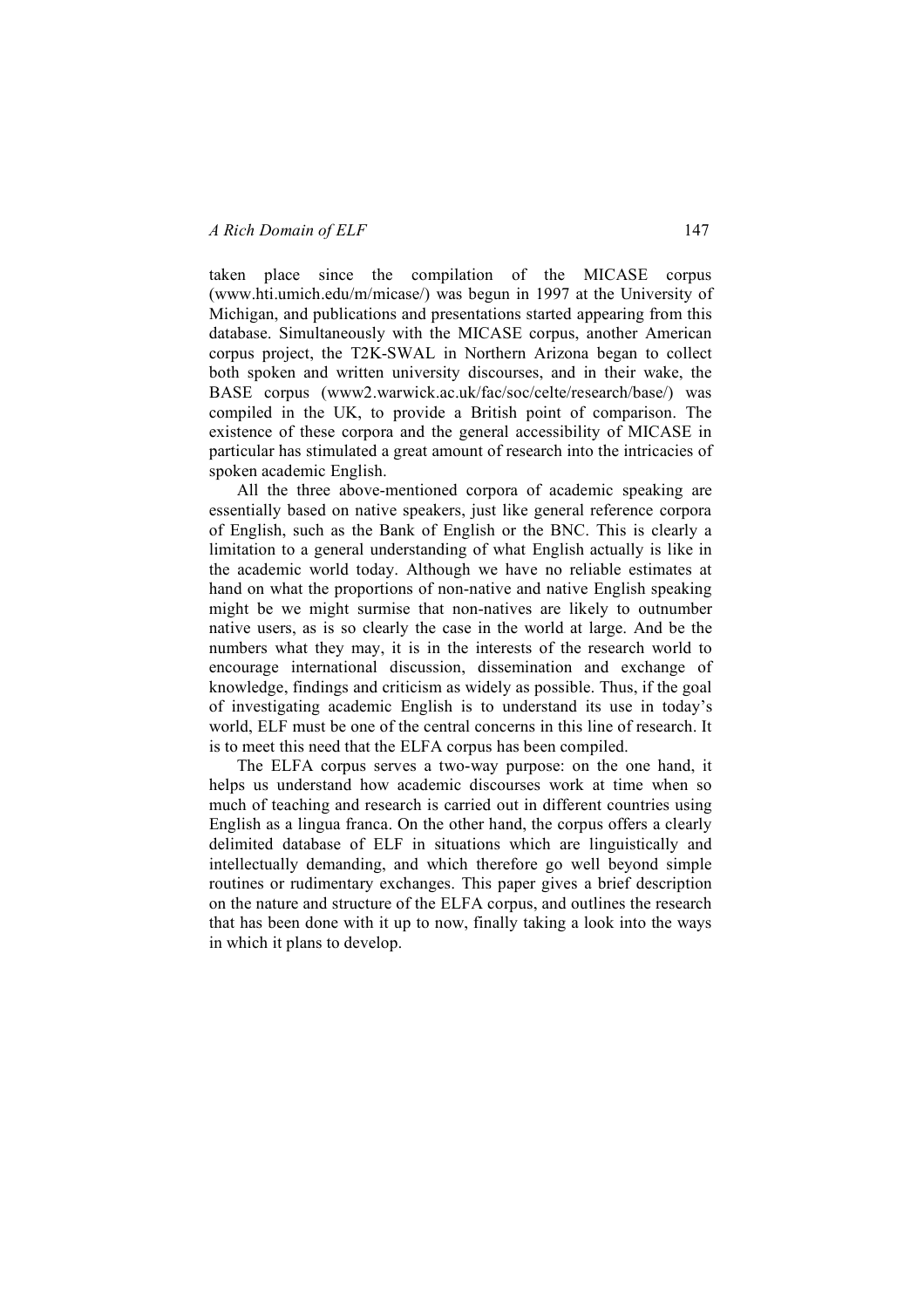## 2. *Why study spoken academic ELF?*

As any linguist will agree, speech is central to the study of language. It is also generally accepted that it plays a central role in language change, because speakers influence each other's language use in face-to-face interaction. The strong tendency of speakers to cooperate puts pressures on speakers to adapt to each other's ways of speaking. Such negotiation of both meaning and form is largely lost in writing, particularly in published varieties, where a chain of gatekeepers will iron out a good deal of unconventional and non-standard forms. Norms of the standard language carry a lot of weight in academic writing.

For lingua franca research, then, the adaptive mechanisms are best seen in interaction; it is therefore not surprising that spoken discourses have occupied centre stage in ELF studies, and this choice seems equally natural as the basis of the first ELF corpora as well. Why, then, *academic* speaking? As already pointed out above, a domain-specific beginning is a sensible solution for a database which is to answer exploratory questions. From this point of view, academia is as good a choice as any. But we can also argue that it is a particularly good choice.

First of all, academic language is *influential* and on the whole enjoys high social prestige. Its influence on society as a whole does not emanate from direct contact with all corners of society as much as through the indirect influence of university education. A considerable proportion of influential people in many societies acquire a university education; typical groups are media journalists, economic experts, teachers and politicians. As larger age cohorts participate in tertiary education, the position of university styles and registers in society grows even stronger, while at the same time such trends may accelerate changes in these registers as a consequence. Academic language norms also exert a strong influence on standard varieties – which even tend to be labelled as 'educated' varieties. Universities thus transmit a fair proportion of language norms.

Academic discourses are also comparatively *demanding* for participants; they require the simultaneous handling of high-level intellectual content and real-time speaking. They provide more sophisticated data than more stereotypical interaction in, say, routine sales transactions or typical tourist encounters, and show notable variation in degrees of formality and familiarity. In this way, they offer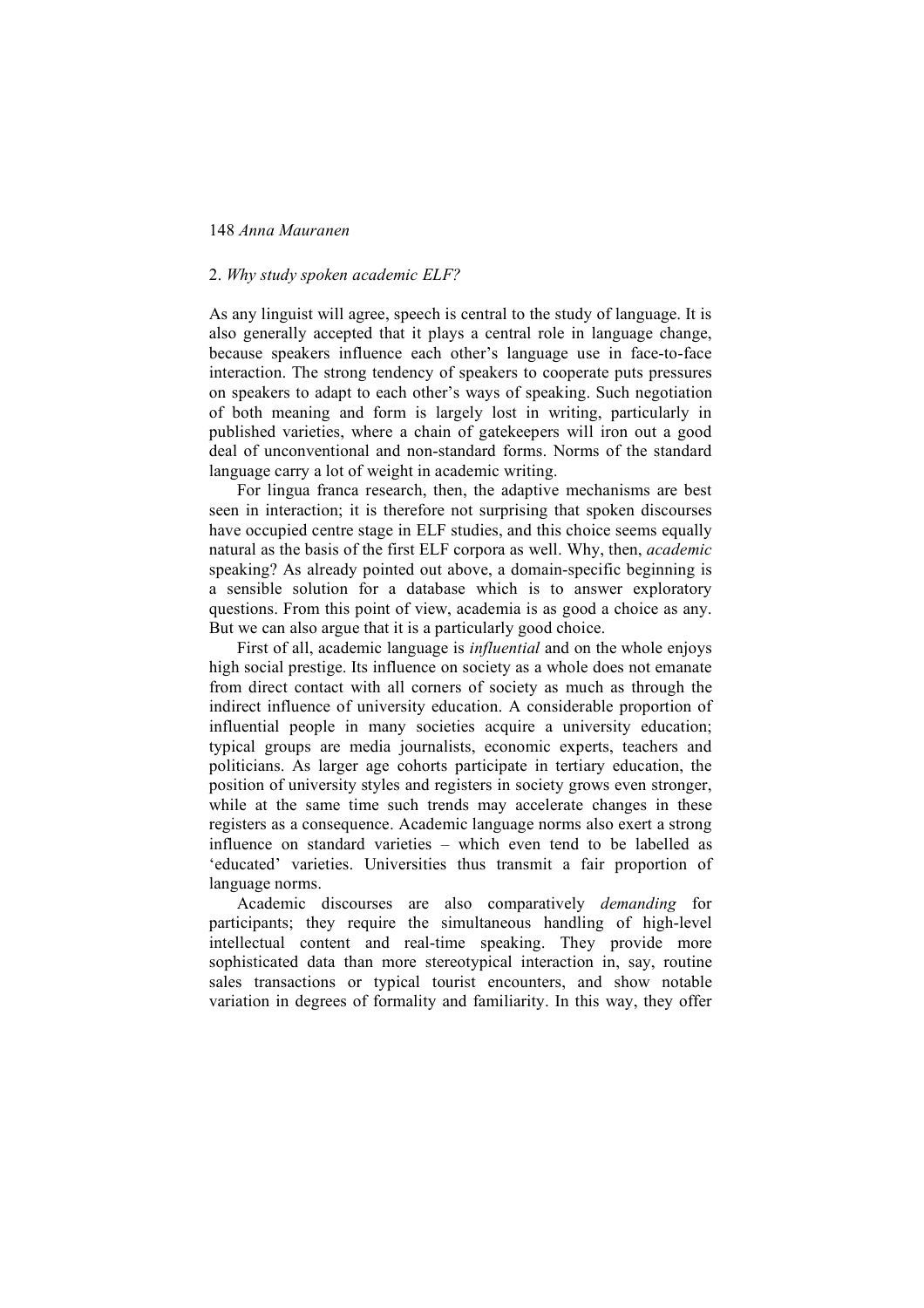more interesting and rewarding material for research than simpler exchanges.

A third point in favour of academic discourses is that, as already mentioned above, academic discourses are inherently *international*, and have a long history in employing lingua francas for the needs of research communication within the international research community. Since research discourses do not belong to any national community alone, they need not follow the norms of a particular national language very closely either, even if they adopt the language for vehicular purposes. Internationalism and academic mobility at all levels, which were fundamental properties of mediaeval European scholarship, are on the increase again, and in addition to research publications, spoken university discourses make use of English worldwide, including countries where English has no official status (Kachru's 'expanding circle', see, Kachru 1985*).*

Finally, academic communities have their own particular *genres*, which to a large part constitute the communities as a set of discourse communities or communities of practice. The community's discourses, ways of speaking, serve a gatekeeping function, and need to be acquired by novices before they can regard themselves as full members. At the same time, shared discourses contribute to the cohesion of the community and mark its identity. The genres and rheotric of the discourse communities that we participate in need to be acquired by all novices, and from this perspective we could argue there are no native speakers of academic English, that the English of academic genres is a new use to all its practitioners at the beginning.

Domain-specific linguistic research has great potential in throwing light on the discourse communities and their practices, as for example Swales (1998) has shown in his insightful study of three very different university departments. We can see academia as a discourse community or a community of practice. From either perspective, making sense of its practices requires attention to the speaking that constructs and maintains their institution and its structures. Academic institutions depend crucially on spoken discourses, such as conferences, lectures, seminars, financial negotiations, and faculty meetings, which structure the practices, thereby constituting the institutions themselves in a Giddensian sense (see, Giddens 1984). Talk is also the chief mode for socialising new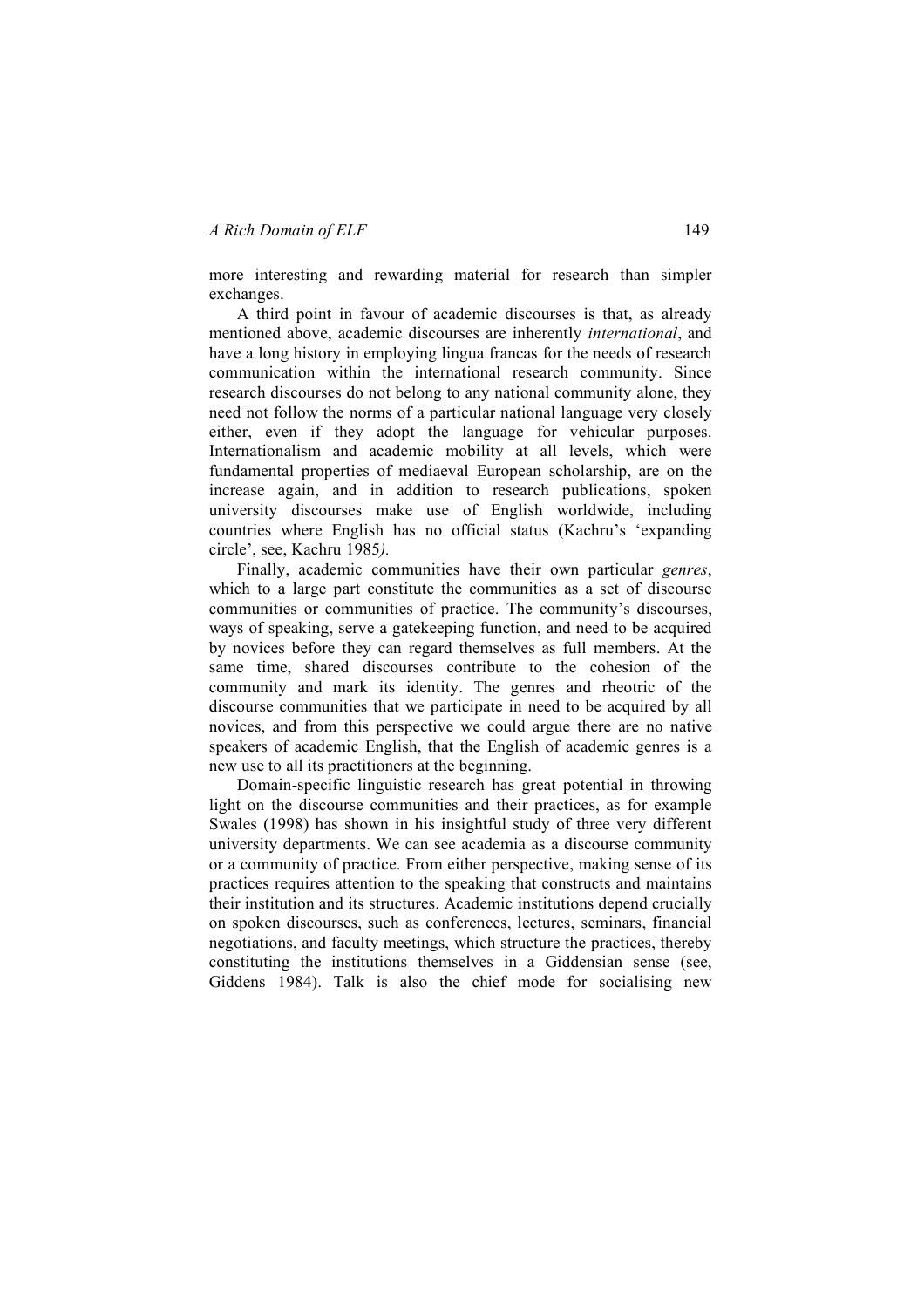generations into academia and beyond, through seminars, lectures, supervision, consultations and so on.

The international academic culture is a global subculture which is a cultural hybrid, and its English is the language of an 'interculture', not that of one or a few national cultural formations.

#### *3. The corpus*

The ELFA corpus (English as a Lingua Franca in Academic Settings; www.uta.fi/ laitokset/kielet/engf/research/ elfa/) has reached its initial target for size, and stands now at 0.7 million transcribed words. It has been compiled mainly at the University of Tampere, as the original idea was to reflect the discourses of one university, along the lines of MICASE or T2K-SWAL. The one-university approach was to be supplemented with technological data, because Tampere does not have a science faculty. The unit of one university was thus expanded somewhat from the start, and the corpus also includes events recorded at the Tampere University of Technology and the Helsinki University of Technology. At present, other disciplinary domains, particulary sciences – physical, chemical, biosciences, forestry – are being added in order to make a more well- rounded whole in terms of covering a wide variety of disciplines. This data is being compiled at the University of Helsinki.

All of these universities offer a number of degree programs run entirely in English. They are available for international as well as Finnish students, and the students come from a wide variety of countries, although most are European. Many among the teaching staff also come from abroad. The majority of the programmes operate at the master's level, but international doctoral programmes are also on the increase, and included in the corpus. The recordings do not cover undergraduate programmes because these are not normally run in English. As this is a corpus of ELF, it is important that English is in the position of a vehicular language in all events included in the data. This means that it is not the object of study and therefore no language classes have been recorded.

As a general principle, all data in the ELFA corpus is authentic in the sense that it is not elicited for research purposes but has been recorded in natural situations, where the speakers are engaged in activities of their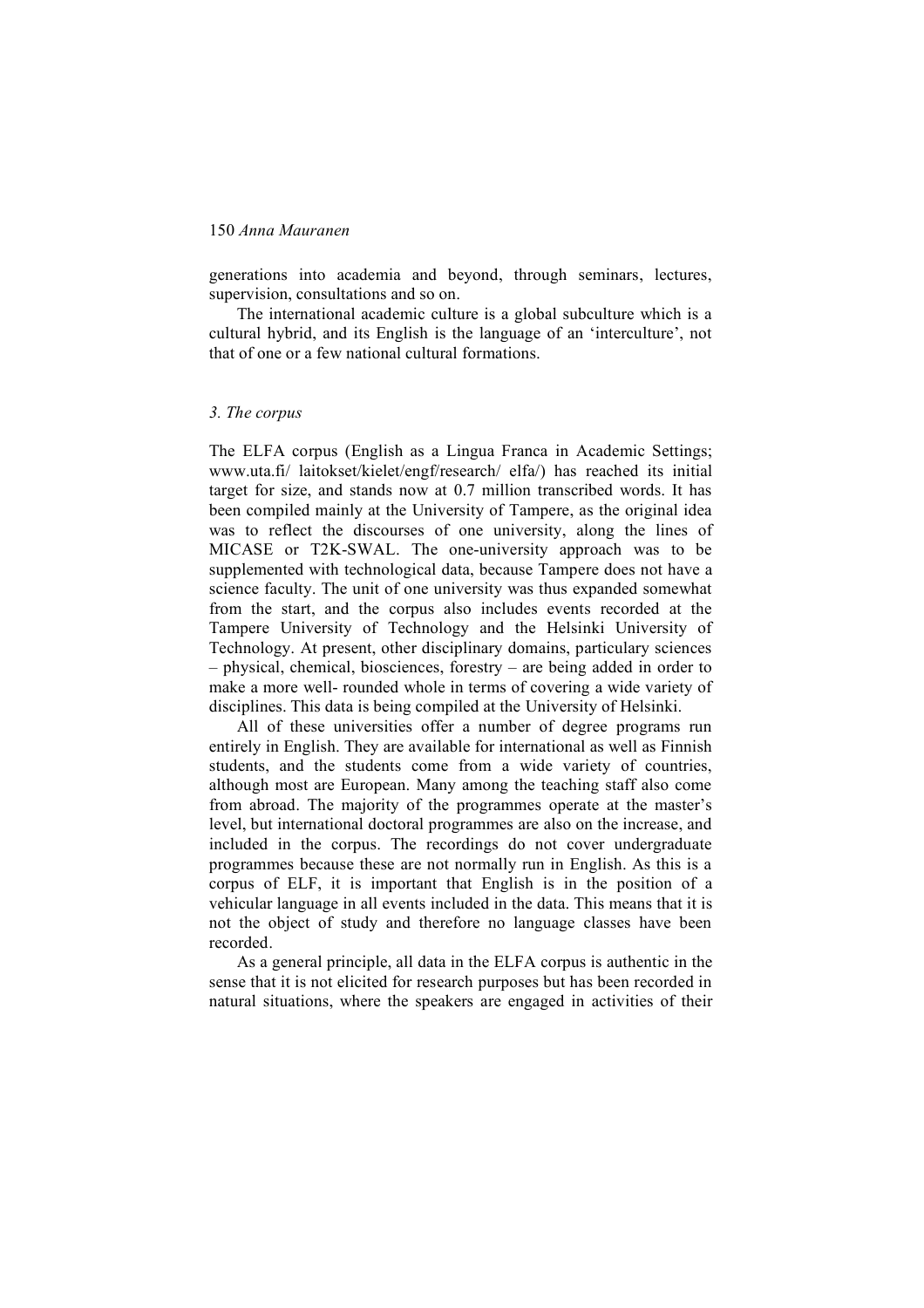own concern. The speech events are 'complete' in that the individual sessions have been recorded in their entire duration, without truncating them or sampling mere extracts. Clearly, academic events are often heavily interlinked, so that one might question the idea of a 'whole' or 'complete' session in the case of one in a series of lectures or seminars, but most recordings concern single events even though they might be one in a series. On occasion, two seminar sessions of the same series have been recorded at different times; the participants in these cases are the same, but presenter roles shift, and the familiarity of the seminar group members with each other changes as well. Variation along the familiarity parameter can be captured by consulting the recording dates: the point of the term at which recordings have been made is a fairly reliable indicator of how long the group has been together.

Compilation criteria have been 'external' throughout, that is, they are not determined on the basis of linguistic register features, but by socially based definitions of the prominent genres in the discourse community. This has meant compiling the corpus mainly on the basis of 'folk genres', i.e. the distinctions and labels that the university community uses of its own discourses and genres. At the same time, the aim has been to cover as many different kinds of discourses carried out in English as possible, focusing on those which are regarded as prototypical, and shared and named by many disciplines. As a result, the speech events cover discourse types such as lectures, seminars, thesis defences, and conference presentations.

The basic unit of sampling is the 'speech event type', in which we follow MICASE. This is a looser term than 'genre', and therefore preferable for the present purpose, because the discourses represent a variety of events, some of which are much further established as genres (e.g. lectures) than others (e.g. workshops or panels). Thus, many of the widely recognised event types are indeed genres, but 'event type' is used as a cover term. Another important sampling criterion is discipline, where balance is an important consideration. As already mentioned, the University of Tampere does not have a science faculty, which prompted a search for science and technology, because a picture of academic ELF without the hard sciences would be deficient; it is the hard sciences that have been the most eager to adopt English as their lingua franca. Disciplines can be considered at different levels: broad disciplinary domain ('arts', 'technology'), a single discipline ('political history',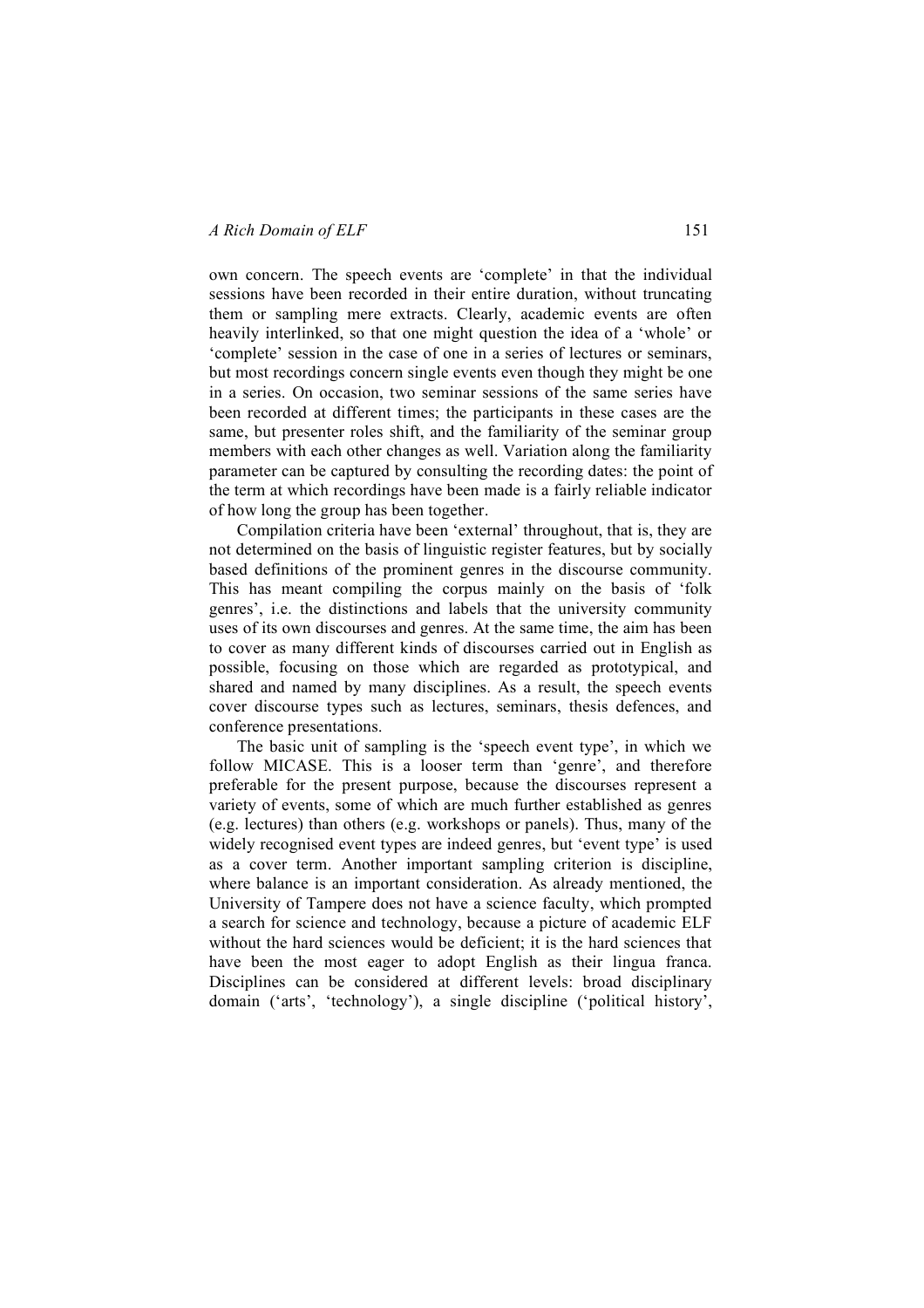'electrical engineering'), and subdisciplines ('organic chemistry', 'educational psychology'). Experience from corpus work, including ELFA, shows that the most useful level is the highest one, disciplinary domain, and although we code lower levels in the file headers, it is the broad domain that best lends itself to comparisons – otherwise the search results remain too meagre (see, Mauranen 2006c). The broad domains also give a clear picture of the overall balance of the corpus.

Balanced coverage has also been sought in other, essentially socially based parameters like the participants' relative social position: both symmetrical relations (as in conference presentations or student groups) and asymmetrical relations (as in a lecture, seminar session or thesis defence) have been included.

The main selection criteria for event types are related to their perceived importance in one way or another: (1) *typicality*, or the extent to which event types or genres are shared and named by many disciplines; for example lectures, seminars, thesis defences, conference presentations (2) *influence*: genres that affect a large number of participants; for example introductory lecture courses; (3) *prestige*: genres with high status in the discourse community, such as guest lectures or plenary conference presentations.

An important consideration is the speaker's mother tongue. Any events where all speakers share a first language have been excluded. This has not normally presented a problem, since situations where everyone is a speaker of Finnish, participants have simply switched to Finnish even if the course or event has originally been intended for an international group. Native speakers of English have not been excluded from the data, although their role has been minimal, because the primary objective is to discover patterns of language use among non-natives. Native speakers have therefore never been recorded in monologues, such as lectures or conference presentations, or in dialogues where their role would have been dominant, such as thesis defences (which in Finland are public occasions lasting at least two hours). In polylogic situations native speakers have not been avoided; thus they appear as participants in multi-party discussions, where their presence is coded, so that it is possible to exclude their usage from the analyses when necessary.

Despite an overall orientation to external compilation criteria, one language-internal category distinction was utilised in sampling: the distinction between monologic and dialogic speech, that is, whether there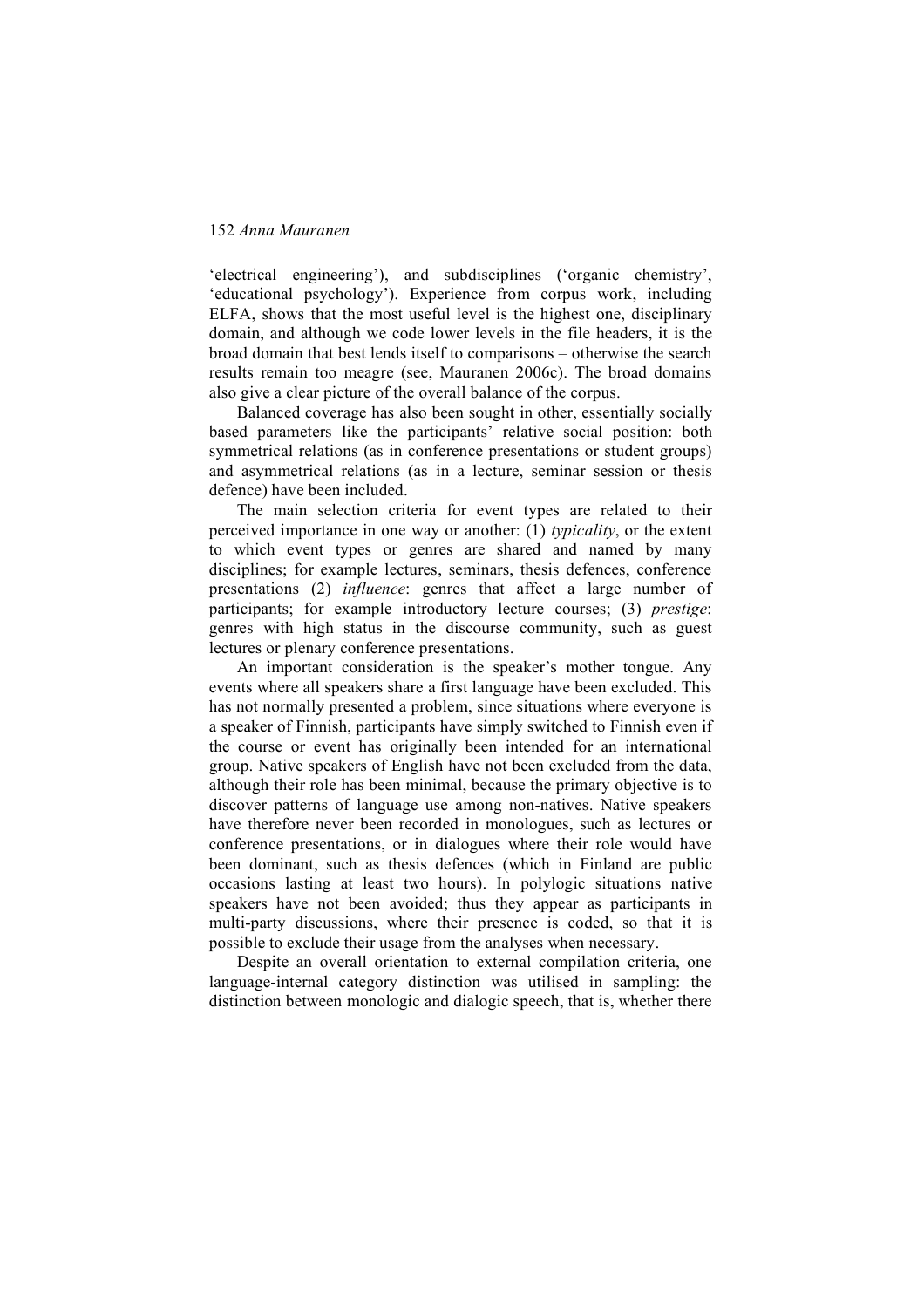are one or more active participants. While both kinds are included, the emphasis is on dialogic events, or polylogic, to be precise. In all, about two thirds of the data are from dialogic, multi-party discussions. There is thus a clear bias, which is intentional, because it is in dialogic interaction that language primarily and most naturally gets negotiated.

The transcription is broad, with spelling normalised to Standard (British) English as far as possible, to facilitate computer searches. To offset this, the sound files will be made available to researchers who wish to consult them along with the corpus. Basic background information such as context, and speaker age, gender, and nationality are coded along with recording and transcription information.

Despite the similarities between ELFA and other corpora on academic speaking, it is worth keeping in mind that academic genres are highly context-dependent and surprisingly local. Even when the same labels ('seminar', 'lecture') are used, the interpretations are culturebound and are differently positioned in relation to other genres in the same context (see, for example Mauranen 1994). Moreover, the disciplinary selection and balance is unique to universities, and in contexts where English is not the main language of the university, the choices are narrowed further.

# *4. The speakers in ELFA*

It is important to note that the speakers in the ELFA corpus are never learners of English, and none of the speech events have been recorded in situations where English is the object of study. The ELFA speakers all have an educational background which includes formal learning of English, and they all have subsequent experience of speaking English. They are all well educated in that the majority has at least one university degree already.

The language backgrounds vary widely, with forty first languages represented, although Finnish L1 speakers are proportionally especially well represented. The diverse first languages can be expected to make their mark on speakers' idiolects in the general manner of what is commonly termed 'interference'. These idiolects in turn can roughly be grouped according to the speakers' first language, and the groupings, which sometimes get humorous folk names such as 'Swenglish' for the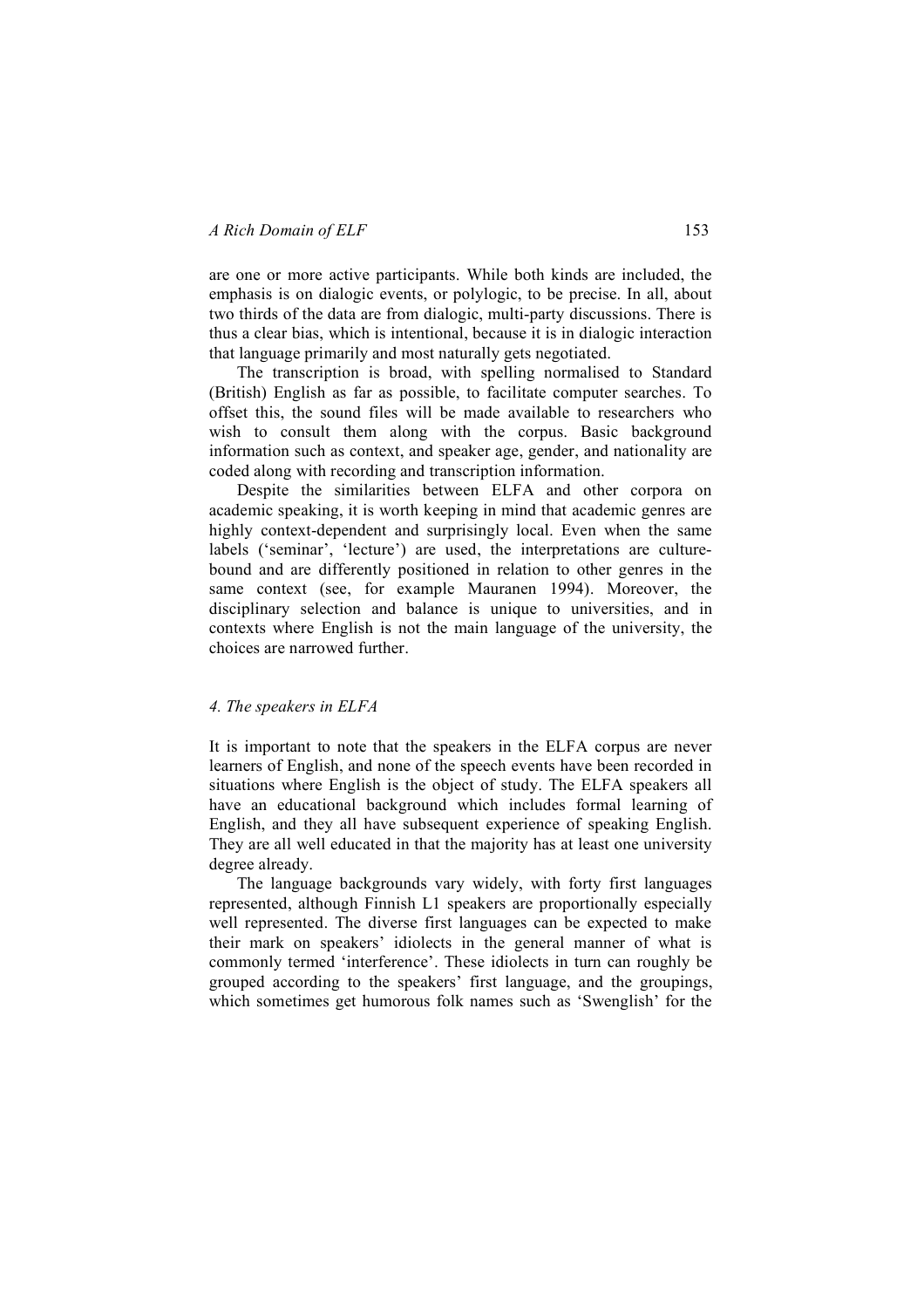English of Swedish speakers, 'Finglish' for Finns, or 'Dunglish' for the Dutch, can be likened to dialects in that they bear perceptible group affinities. There is nevertheless one important difference between such 'dialects' and dialects as normally thought of, namely varieties spoken by regionally defined speech communities: these L1-based usage groups do not evolve in the normal internal use of a speech community. Their similarities are shared linguistic features among speakers who do not use this language to communicate with each other. Dialect (or even language) boundaries are often drawn for social and political reasons, and not on the basis of linguistic features alone, and in the case of ELF we should also be wary of trying to determine speaker groups on the basis of the latter only. The jocular labels applied to speaker groups for whom English is a foreign language refer to typical deviations from the norms of Standard English varieties, and some of the characteristic features are systematic enough to distinguish the groups, as corpus studies of learner language show (see, e.g. Granger et al. 2002). The speakers can thus be grouped according to linguistic similarity, but the groups do not constitute speech communities.

ELF speakers' proficiency in English appears to vary a good deal, as we might expect: some are very fluent and deviate very little from Standard English when they speak, while others communicate more hesitantly and do not adhere to so many rules of received native speaker grammar. This is the situation in most ELF encounters, and in fact university contexts presumably have a narrower range of variation than many other contexts, given its specific demands.

#### *5. Research on ELFA*

The ELFA research group has begun to use parts of the corpus even before the whole is finished. The first publications were concerned with research perspectives on the ELFA corpus (Mauranen 2003), and promoting an ELF perspective as an alternative to traditional SLA research in order to understand what speakers in fact do with a foreign language when they use it in real life (Mauranen 2006a). In addition, background research on student and teacher attitudes towards ELF (Ranta 2004) as well as features of informal student conversations (Lappalainen 2001) and the presence of other than British or American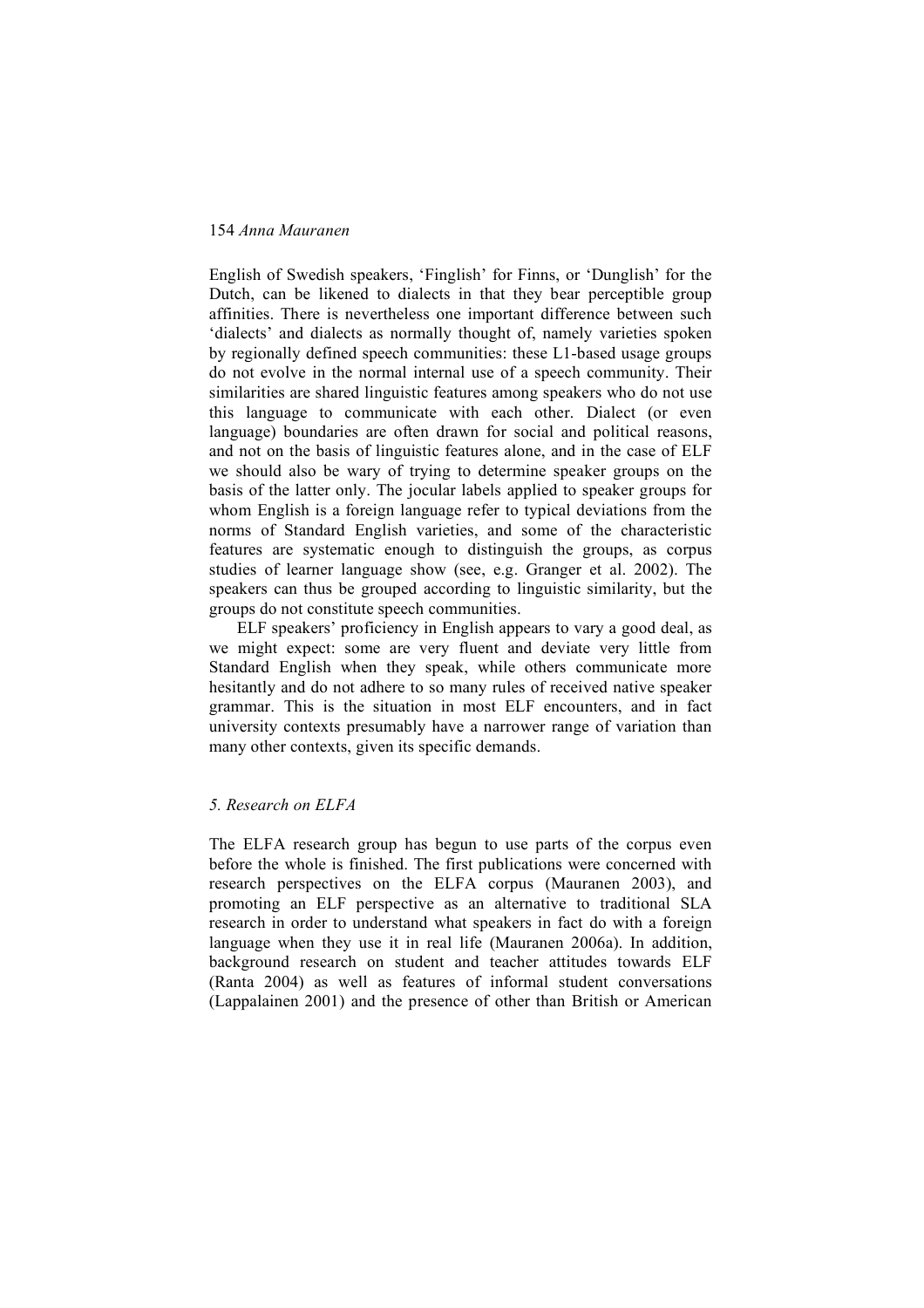accents in textbooks (Kivistö 2005) was carried out as master's theses. One of the first studies actually based on the ELFA data was concerned with the occurrence and prevention of misunderstandings among the speakers (Mauranen 2006b). The findings showed that ELF speakers quite successfully managed to prevent linguistic misunderstandings, apparently by resorting to explicitation strategies, repetitions, and a number of collaborative tactics. A variety of other explicitation strategies manifest in the corpus data have since been attested (Mauranen in press b).

More specific attention to the linguistic aspects of ELFA has been enabled by the accumulating corpus data. One line of research focuses on syntactic features in ELF, linking the findings with similar and divergent uses in other kinds of English (Ranta in this volume) and questioning received wisdom for example on the use of *ing* forms by second language speakers. Another finding is that phraseological units are widely used by ELF speakers (Mauranen 2005b, 2006c), despite common conceptions that they tend to be absent or incorrect. Their use seems to be largely conventional but also creative in very similar ways to native speakers, which points to an essential similarity in the processing mechanisms, contrary to Wray's (2002) suggestion, which is essentially based on findings from classroom learning. The creativity nevertheless manifests itself in some novel functions of phraseological units, while other functions are ignored or downplayed.

Investigations into discourse features are also providing interesting evidence on similarities and differences in comparison to native speakers: expressions of vagueness, which have been alternately seen as a problem of underuse or overuse among non-natives, are employed quite appropriately in ELF discourse (Metsä-Ketelä in this volume), although they also show preferences for functions which are minor or nonexistent in native speech. Discourse reflexivity, or metadiscourse, is also present in ELF use, but preferences for certain expressions are not identical to those of native speakers (Mauranen 2005b). Disciplinary domain is a powerful factor in determining academic language practices even when obvious things like terminology are excluded, and again ELF speakers show preferences specific to their own use across first language boundaries (Mauranen 2006c). Discourse organisation as a rhetorical device shows mainly similarities between native and ELF lecturers, which may point to the strength of genre conventions over language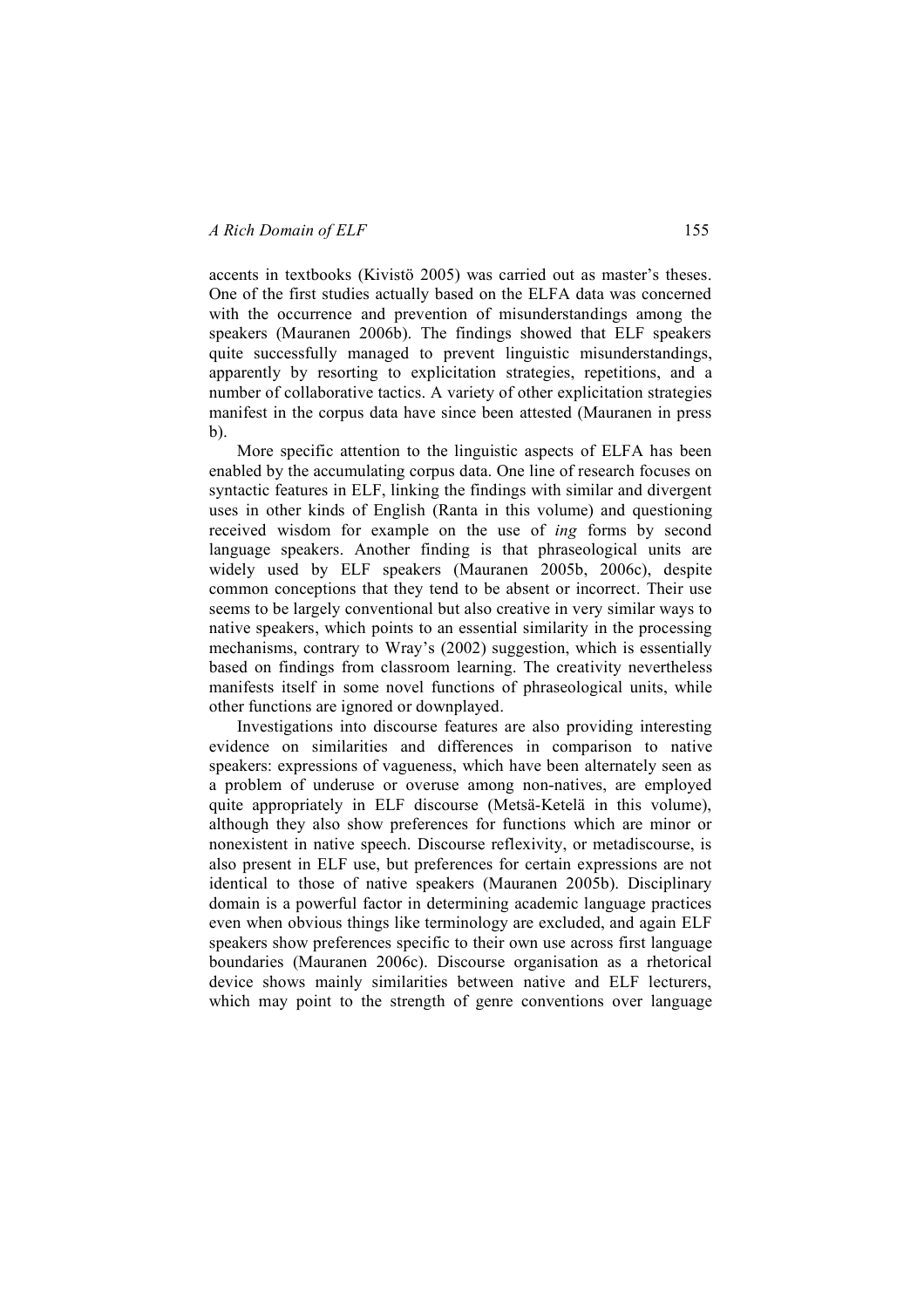barriers (Mauranen in press a), and the same is true of organising arguments in spontaneous, dialogic situations (Mauranen 2005a).

The research on ELFA has reached a very active phase; there are findings awaiting publication and new hypotheses based on the commonalities across the results up to the present. On the whole, ELFA findings lend support to the perception that lingua franca English has its own specific characteristics. At the same time, many affinities to other kinds of nonstandard English, both native and no-native, are clearly emerging as well.

## *6. Prospects*

As has been discussed in this paper and as the results from the ELFA project so far show, research on the ELFA corpus can help discover linguistic features of complex language contact as well as understand mechanisms of language change and describe variation in contemporary English. It can also help understand situated foreign language use in the real world, outside the confines of the classroom and the demeaning construction of all second-language speakers as 'learners'.

The project continues to investigate ELF language with university discourses in focus, seeking answers to the question of how the multilingual and multicultural settings shape and change the language.

An applicational offshoot of the ELFA project is its daughter project SELF (Studying in English as a Lingua Franca) at the University of Helsinki, which aims to produce useful research-based recommendations for practitioners. This is intended to benefit both students and staff involved in international study programmes: how can we help participants avoid and overcome commonly occurring communication problems and ensure the quality of teaching, research and study in English? In this project the cooperation of instructors in English for Academic Purposes at Helsinki is crucial, and has started smoothly on account of common interests.

At this stage our main focus is on spoken discourse. However, we have also begun to collect written data, largely in connection with project SELF: at the outset, it will consist of reports, essays and term papers in master's programmes.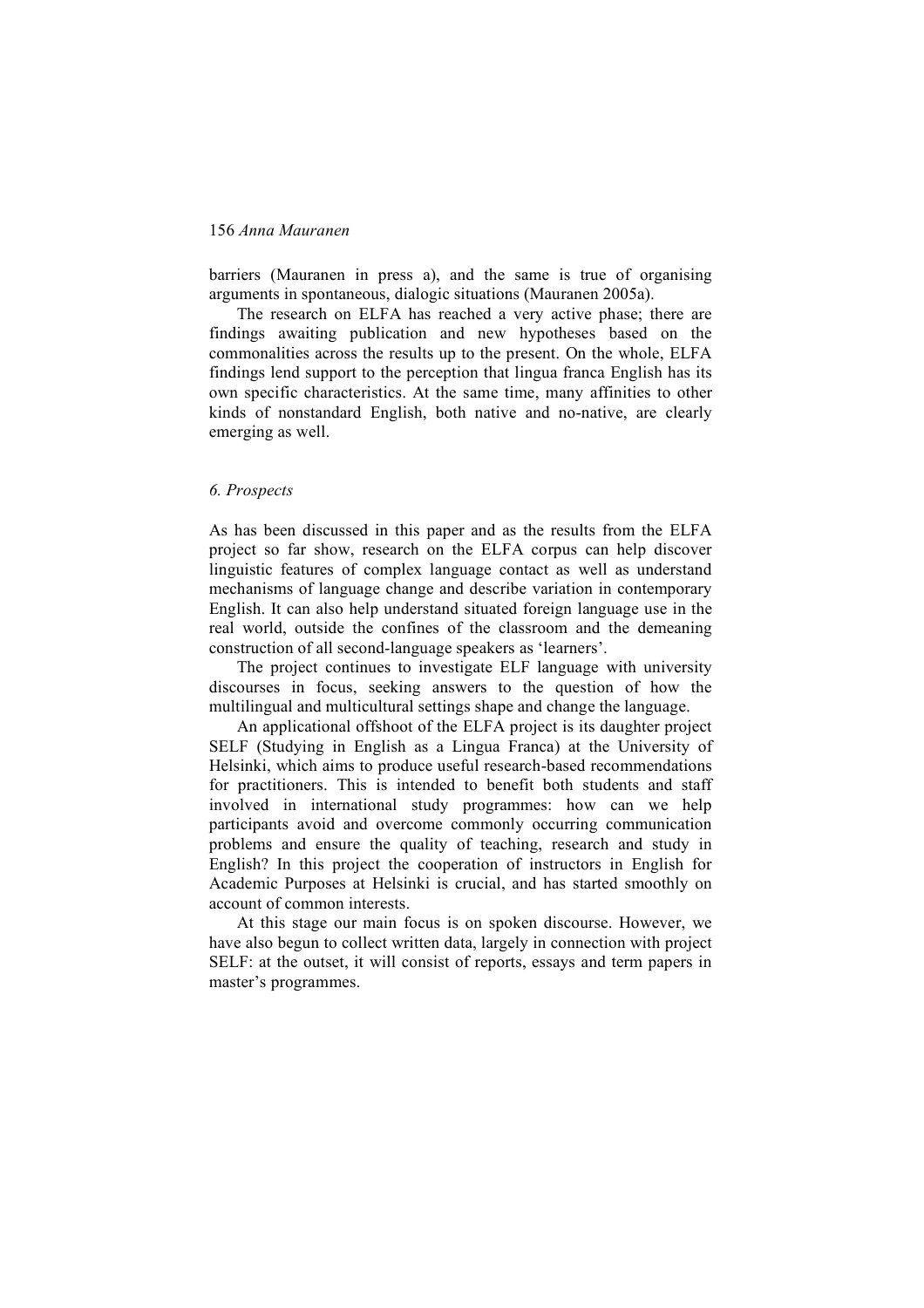The general, descriptive research perspective will remain in the foreground for the ELFA team: as the database is large enough for meaningful research into many aspects of ELF, including syntax, phraseology, pragmatics and discourse, the research which is in progress is expected to yield new results within the next couple of years. The work has just begun, and we are looking forward to new discoveries from our own database as well as the other important ELF projects and individual research enterprises, which are in progress in many places and some of which are exemplified in the present issue.

#### *References*

BASE corpus. www2.warwick.ac.uk/fac/soc/celte/research/base/

- Breiteneder Angelika, Marie-Luise Pitzl, Stefan Majewski, Theresa Klimpfinge (this volume) "Voice Recording – Methodological Challenges in the Compilation of a Corpus of Spoken ELF"
- ELFA corpus www.uta.fi/ laitokset/kielet/engf/research/ elfa/
- Firth, Alan 1996. "The discursive accomplishment of normality: On 'lingua franca' English and conversation analysis." *Journal of Pragmatics* 26: 237-259.
- Firth, Alan and Johannes Wagner 1997. "On discourse, communication, and (some) fundamental concepts in SLA research." *Modern Language Journal* 81: 285-300.
- Giddens, Anthony. 1984. *The Constitution of Society. An Outline of Structuration Theory*. Cambridge: Polity Press.
- Granger, Sylviane, Joseph Hung and Stephanie Petch-Tyson Eds 2002. *Computer Learner Corpora, Language Acquisition and Foreign Language Teaching*. Amsterdam: John Benjamins.
- Jenkins, Jennifer. 2000. *The Phonology of English as an International Language.* Oxford: Oxford University Press.
- Kachru, Braj B. 1985. "Standards, codification and sociolinguistic Realism: The English language in the Outer Circle." *English in the World: Teaching and Learning the Language and Literatures.* Eds Randolph Quirk and Henry Widdowson. Cambridge: Cambridge University Press. 11-30.
- Kivistö, Anne. 2005. Accents of English as a Lingua Franca: A Study of Finnish Textbooks. Unpublished MA thesis, University of Tampere.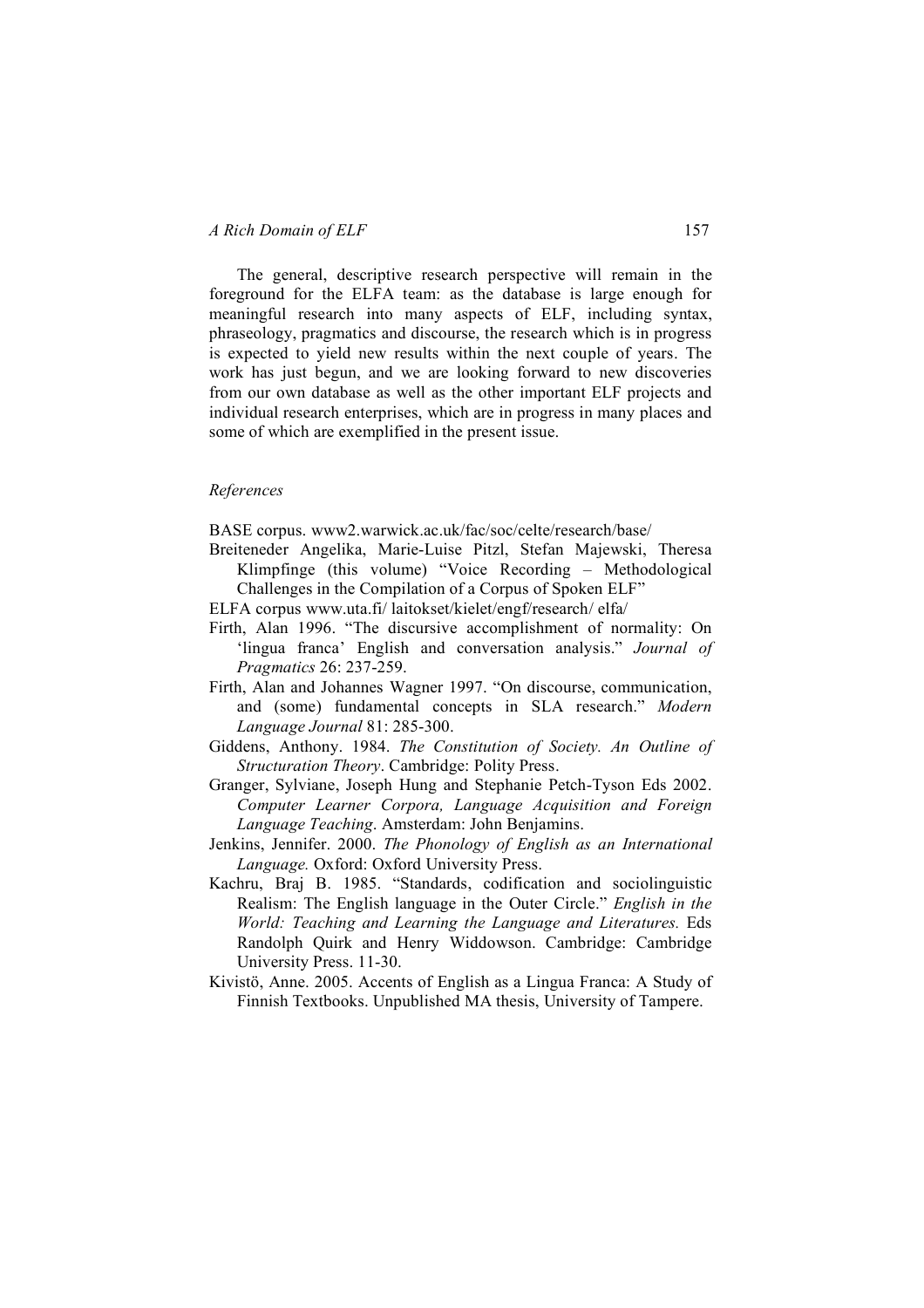- Knapp, Karlfried 1987. "English as an international *lingua franca* and the teaching of intercultural communication." *Perspectives on Language in Performance*. Eds Wolfgang Lörsche and Rainer Schulze. Tübingen: Narr. 1022-1039.
- Lappalainen, Sari. 2001. English as Lingua Franca. Towards Fluent Communication. Unpublished MA thesis, University of Turku.
- Lesznyák, Ágnes. 2004. *Communication in English as an International Lingua Franca. An Exploratory Case Study*. Norderstedt: Books on Demand GmbH.
- Mauranen, Anna. 1994. "Two discourse worlds: Study genres in Britain and Finland." *Students Abroad. Aspects of Exchange Students' Language*. *Finlance* Vol XIII. Eds Anna Mauranen and Raija Markkanen. 1-40.
- Mauranen, Anna. 2003. "The Corpus of English as Lingua Franca in Academic Settings." *TESOL Quarterly* 37 (3): 513-527.
- Mauranen, Anna. 2005a. "Speaking Academics." *Text i Arbete /Text at Work*. Eds Ingegerd Bäcklund, Ulla Börestam, Ulla Melander Marttala, and Harry Näslund. Uppsala: ASLA. 330-339.
- Mauranen, Anna. 2005b. "English as a Lingua Franca an unknown language?" *Identity, Community, Discourse: English in Intercultural Settings*. Eds Giuseppina Cortese and Anna Duszak. Frankfurt: Peter Lang. 269-293.
- Mauranen, Anna. 2006a. "Spoken discourse, academics and global English: a corpus perspective." *Spoken English, TESOL and Applied Linguistics.* Ed. Rebecca Hughes. London: Palgrave Macmillan. 143- 158.
- Mauranen, Anna. 2006b. "Signalling and preventing misunderstanding in English as a lingua franca communication." *International Journal of the Sociology of Language* 177: 123-150.
- Mauranen, Anna. 2006c. "Speaking the discipline." *Academic Discourse Across Disciplines.* Eds Ken Hyland and Marina Bondi. Bern: Peter Lang. 271-294.
- Mauranen, Anna. in press a. **"**Spoken rhetoric: How do natives and nonnatives fare?" *Proceedings of the Conference on Cross-linguistic and Cross-Cultural Perspectives on Academic Discourse*. Ed. Eija Suomela-Salmi. Turku: Turku University Press.
- Mauranen, Anna. In press b. "Hybrid voices: English as the Lingua Franca of academics." *Language and Discipline Perspectives on*